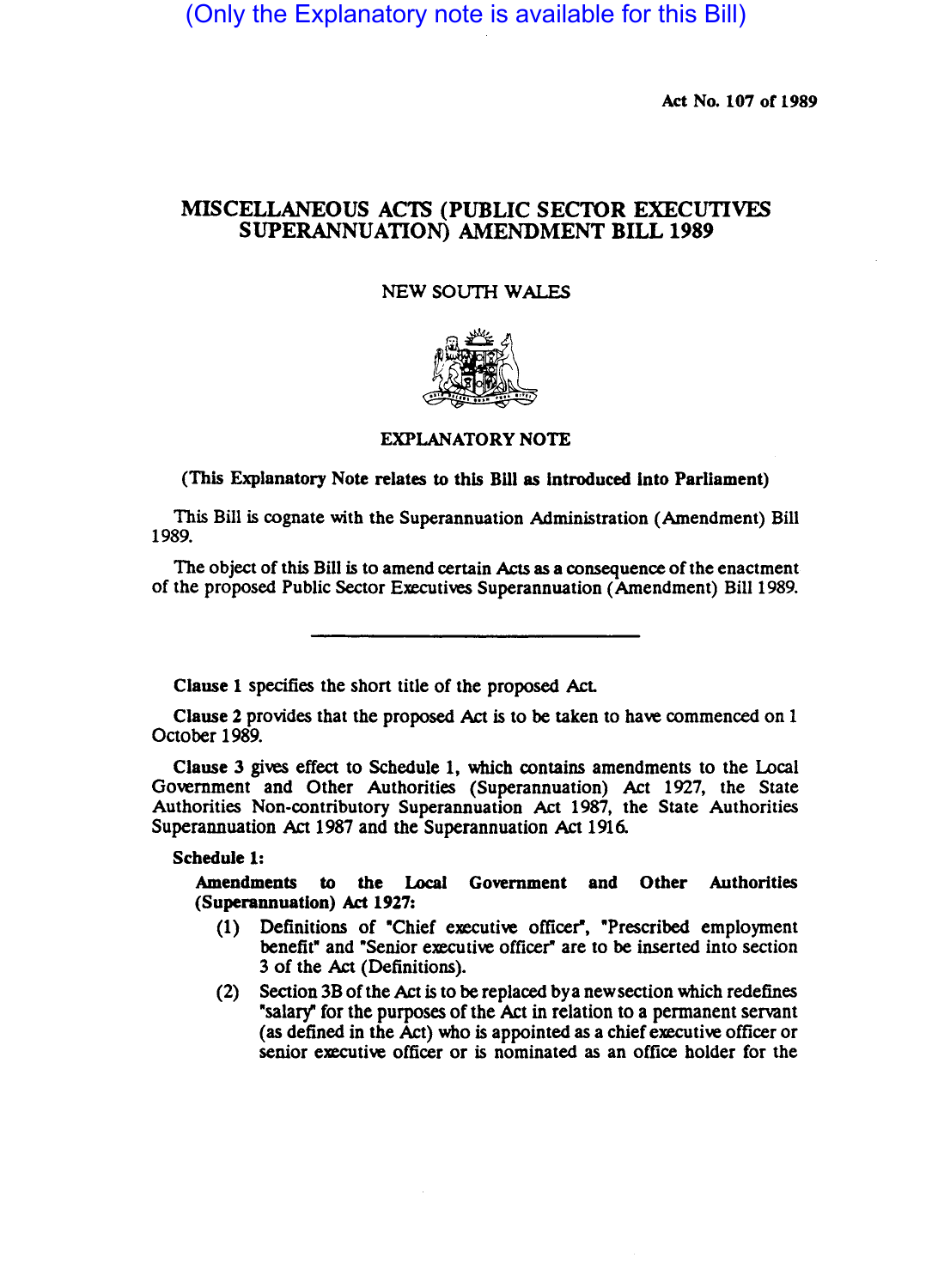*Miscellaneous Acts (Public Sector Executives Superannuation) Amendment 1989* 

purposes of section 11A of the Statutory and Other Offices Remuneration Act 1975. Under the new section 3B, such a servant will be allowed to elect to treat as salary for superannuation purposes either none of the cost of providing him or her with prescribed employment benefits or only a specified proportion of that cost.

- (3) A new section, 15A, is to be insened into the Act which will require the State Authorities Superannuation Board, if directed to do so, to purchase an annuity or other form of pension for a permanent servant who becomes entitled to be paid a gratuity from the Local Government Provident Fund or, if the servant has died, for the beneficiaries of the servant's estate.
- (4) A new section, 15ZA, is to be inserted into the Act which will require the Board, if directed to do so, to purchase an annuity or other form of pension for a contributor to the Local Government Benefits Fund who becomes entitled to receive a benefit from that Fund or, if the contributor has died, for the beneficiaries of the contributor's estate.
- (5) An amendment to section 15CP of the Act will provide a basis for determining the transfer value of the amount to which a permanent servant insured under Part 2 of the Act or a contributor to the Local Government Provident Fund or the Superannuation Benefits Fund will be entitled on electing to become a member of the Public Sector Executives Superannuation Scheme.

### Amendments to the State Authorities Non-contributory Superannuation Act 1987:

- (1) Definitions of "chief executive officer", "prescribed employment benefit" and "senior executive officer" are to be insened into section 3 of the Act (Definitions).
- (2) Section 4A of the Act, which defines "salary" in relation to employees who are chief executive officers and senior executive officers, and office holders nominated for the purposes of section 11 A of the Statutory and Other Offices Remuneration Act 1975, is to be substituted. The substituted section will allow those employees to elect to treat as salary for superannuation purposes either none of the cost to their employer of providing them with prescribed employment benefits or only a specified proportion of that cost.
- (3) Section 24 of the Act (Benefit to be preserved) is to be amended so that, if an employee (as defined by the Act) who is appointed as a chief executive officer or senior executive officer, or who is nominated as an office holder for the purposes of section 11 A of the Statutory and Other Offices Remuneration Act 1975, elects, within 12 months of being so appointed or so nominated, to preserve his or her existing basic benefit until reaching early retiring age or to become a member of the Public Sector Executives Superannuation Scheme, the salary for the purpose of calculating the value of the preserved benefit or the relevant transfer value is to be the salary that was being paid to the employee immediately before being so appointed or nominated.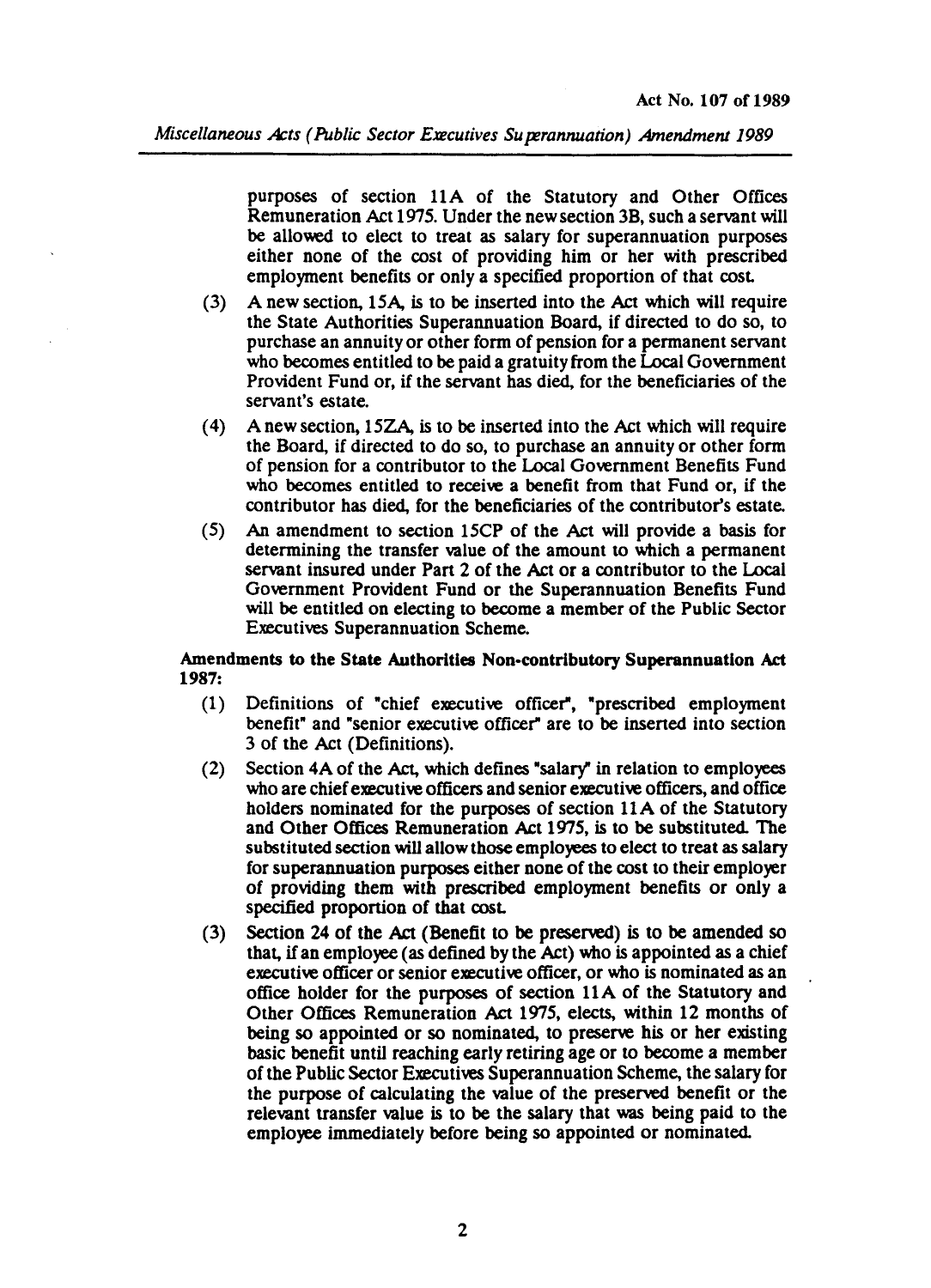(4) A new section, 25A, is to be inserted into the Act which will require the State Authorities Superannuation Board, if directed by an employee or, where the employee is dead, by the employee's spouse or personal representatives, to purchase an annuity or other form of pension from any benefit that is payable from the appropriate fund established under section 9 (1) of the Act to or in respect of the employee under the Act

# Amendments to the State Authorities Superannuation Act 1987:

- (1) Definitions of "chief executive officer", "prescribed employment benefit" and "senior executive officer" are to be insened into section 3 of the Act (Definitions).
- (2) Section 4Aofthe Act, which defines "salarY' in relation to contributors who are chief executive officers and senior executive officers, and office holders nominated for the purposes of section 11A of the Statutory and Other Offices Remuneration Act 1975, is to be substituted. The substituted section will allow those contributors to elect to treat as salary for superannuation purposes either none of the cost of providing them with prescribed employment benefits or only a specified proportion of that cost.
- (3) Section 30A of the Act (Contributor eligible for membership, or a member, of the Public Sector Executives Superannuation Scheme) is to be amended so that, if a contributor to the State Authorities Superannuation Fund who is appointed as a chief executive officer or senior executive officer, or who is nominated as an office holder for the purposes of section 11A of the Statutory and Other Offices Remuneration Act 1975, elects, within 12 months of being so appointed or nominated, to preserve a right to a benefit until reaching early retiring age or to become a member of the Public Sector Executives Superannuation Scheme, the salary of the contributor for the purposes of calculating the preserved benefit or transfer value of the contributor's rights in the Fund is to be the salary that was being paid to the contributor immediately before being so appointed or nominated.
- (4) A new section, 43A, is to be insened into the Act which will require the State Authorities Superannuation Board, if directed by a contributor to the State Authorities Superannuation Fund or, where the contributor has died, by the contributor's spouse or personal representatives, to purchase an annuity or other form of pension from any benefit that is payable to or in respect of the contributor under the **Act**

# Amendments to the Superannuation Act 1916:

- (1) Defmitions of ·Chief executive officer", "Prescribed employment benefit" and "Senior executive officer" are to be inserted into section 3 of the Act (Definitions).
- (2) Section 3AA of the Act, which defines "salarY' in relation to contributors who are chief executive officers and senior executive